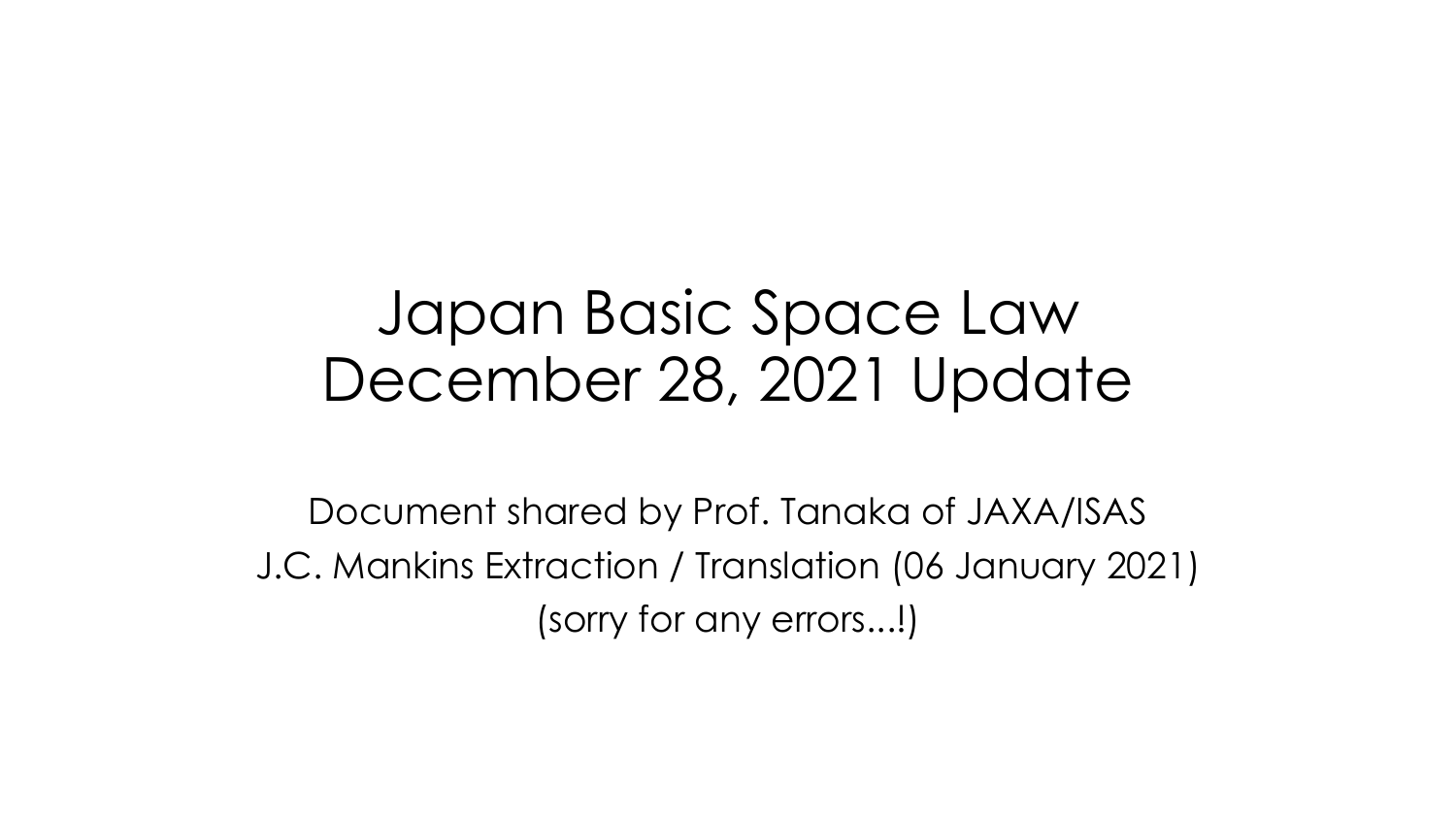## 宇宙基本計画工程表 (令和3年度改訂) のポイント

令和 3 年 1 2 月 2 8 日<br>内 閣 府 内 閣 <br>宇宙開発戦略推進事務局

| <最近の情勢>                                                                                                | <工程表改訂のポイント>                                                                                                                                                                                                                                                                                                                              |  |  |  |  |
|--------------------------------------------------------------------------------------------------------|-------------------------------------------------------------------------------------------------------------------------------------------------------------------------------------------------------------------------------------------------------------------------------------------------------------------------------------------|--|--|--|--|
| 1. 宇宙安全保障の確保                                                                                           |                                                                                                                                                                                                                                                                                                                                           |  |  |  |  |
| ・ 安全保障における宇宙の役割が拡大<br>· 米国では、極超音速滑空弾 (HGV) 等<br>への対応策として小型衛星コンステレーショ<br>ン構築の動きが加速                      | ・ ミサイル防衛等のための衛星コンステレーションについて、特に極超音速滑空弾 (HGV) 探知・追尾の実証に係る<br>調査研究を行う。<br>・ 宇宙作戦群(仮称)を新編(自衛隊)し、2023年度から宇宙状況把握システムの実運用を行うとともに、<br>宇宙状況監視衛星を2026年度までに打上げるなど、国として宇宙状況監視の体制強化を進める。<br>・ 準天頂衛星システム、情報収集衛星、通信衛星等の宇宙システムを着実に整備する。                                                                                                                  |  |  |  |  |
| 2. 災害対策・国土強靭化や地球規模課題の解決への貢献                                                                            |                                                                                                                                                                                                                                                                                                                                           |  |  |  |  |
| ・ 災害対策・国土強靭化が喫緊の課題となる<br>中、衛星による貢献の可能性<br>・ 2050年カーボンニュートラル達成に向けた<br>宇宙からの貢献への期待                       | ・ 高頻度観測が可能な <b>我が国独自の小型のレーダー (SAR) 衛星コンステレーションを2025年度までに構築</b> すべく、<br>関係府省による利用実証を行い、国内事業者による衛星配備を加速。<br>・ <b>宇宙太陽光発電</b> の実現に向けて、各省が連携して取組を推進。マイクロ波方式の宇宙太陽光発電技術について、<br>2025年度を目途に地球低軌道から地上へのエネルギー伝送の実証を目指す。<br>・ 衛星等を活用した国際的な温室効果ガス観測ミッション構想を策定・推進し、世界各国による <b>パリ協定</b> に基づいた<br>気候変動対策による削減効果の確認に活用されることを目指す。                         |  |  |  |  |
| 3. 宇宙科学・探査による新たな知の創造                                                                                   |                                                                                                                                                                                                                                                                                                                                           |  |  |  |  |
| ・ 欧米や中国等の火星探査計画が活発化<br>• アルテミス計画について、着実に取組を進め<br>る必要                                                   | ・ アルテミス計画による月面探査等について、ゲートウェイの機器開発や、移動手段(有人与圧ローバ)の開発研究など、<br>月面活動に必須のシステムの構築に民間と協働して取り組む。また、米国人以外で初となることを目指し、<br>2020年代後半を目途に日本人による月面着陸の実現を図る。<br>· 2029年度の人類初の火星圏からのサンプルリターン実現に向け、2024年度に火星衛星探査計画 (MMX) の<br>探査機を確実に打ち上げる。                                                                                                                |  |  |  |  |
|                                                                                                        | 4. 宇宙を推進力とする経済成長とイノベーションの実現                                                                                                                                                                                                                                                                                                               |  |  |  |  |
| ・ デジタルトランスフォーメーションを支える<br>インフラとしての役割が拡大<br>• 新たな宇宙活動のための制度環境整備の<br>必要性                                 | ・ 衛星データの利用拡大に向けて、自治体等とも連携し、地域の課題解決につながるデータ利用ソリューションの集中的な<br>開発・実証を推進する。<br>・ 米国との連携なども視野に入れながら、 <b>宇宙港の整備など</b> によるアジアにおける <b>宇宙ビジネスの中核拠点化</b> を目指して、<br>必要な制度環境を整備する。<br>• 2021年度内に軌道利用のルール全般に関する中長期的な方針を策定し、軌 <b>道利用に関する国際的な規範形成</b> に<br>向けて取り組む。                                                                                      |  |  |  |  |
|                                                                                                        | 5. 産業・科学技術基盤を始めとする我が国の宇宙活動を支える総合的基盤の強化                                                                                                                                                                                                                                                                                                    |  |  |  |  |
| • 海外で小型衛星コンステレーションの活用拡<br>大に向けた取組が加速<br>• 光通信等の次世代の宇宙技術が、<br>民生・安保の分野を問わず必要不可欠とな<br>り、経済安全保障上も、ますます重要に | · 次世代の小型衛星コンステレーションの重要基盤技術である低軌道衛星間光通信、軌道上自律制御技術等について、<br>できる限り早期に実証衛星を打ち上げることを念頭に、我が国が先行して獲得するための取組を行う。<br>・ 将来宇宙輸送システムについて、抜本的な低コスト化等の実現に向けて、国際的な市場動向を踏まえつつ、<br>官民共創で研究開発を推進。<br>日米豪印の4か国で気候変動リスクや海洋・海洋資源の持続可能な利用等に関する衛星データの交換や、<br>インド太平洋地域の国々への能力構築支援、国際的ルールづくり等についての議論を進めていく。<br>• 人工衛星の開発等宇宙活動に参画する機会を提供する等を通じて、 <b>人材育成</b> を推進する。 |  |  |  |  |